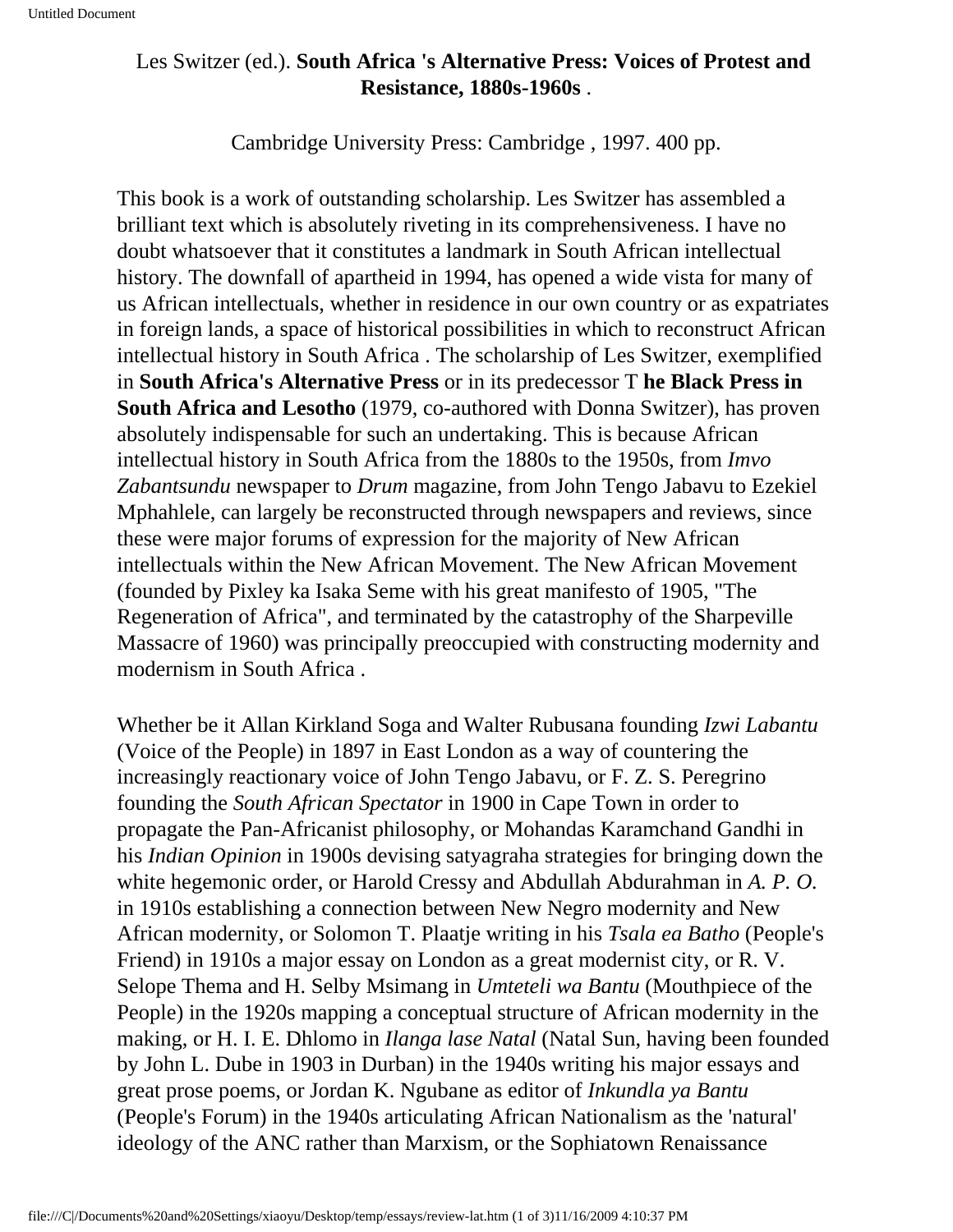intellectuals of the 1950s in *Drum* emulating the Harlem Renaissance of the 1920s---all of these New African intellectuals were deeply engaged with how to transform the forceful entry of European modernity into Africa history by creating a African modernist experience and sensibility.

Given this monumental project in the making African modernity in South Africa , the insight of Les Switzer is to have seen the necessity of books about the historical importance of newspapers in which this endeavour was undertaken. **The Black Press in South Africa and Lesotho** consists of hundreds and hundreds of extraordinarily detailed descriptions of the nature of these newspapers: the New African intellectuals who contributed to each of them; their religious, political, cultural and social alignments; the moment of their founding and duration; and the nature of the holdings of these newspapers in various libraries in Southern Africa. **South Africa's Alternative Press** complements this earlier book by showing that what appeared as straightforward journalism was in actual fact a process of the construction of a complex structure of South African cultural and intellectual history. In the Preface, Switzer characterizes his project with these words: "In a sense, the texts function as a mediated history of South Africa by its subaltern communities, and can be compared with similar mediated histories of the United States and other culturally diverse societies by their subaltern communities." (p.xiii). The expansiveness of the book in the coverage of this intellectual map is very impressive. In Part I, called An Independent Protest Press, 1880s-1930s, are the following chapters: The Beginnings of African Protest Journalism at the Cape by Les Switzer; "Qude maniki" John L. Dube, Pioneer Editor of *Ilanga lase Natal* by R. Hunt Davis, Jr.; From Advocacy to Mobilization: *Indian Opinion* , 1903-1914 by Uma Shashikant Metshire; Voice of the Coloured Elite: *APO* , 1909-1923 by Mohamed Adhikari; Moderate and Militant Voices in the African Nationalist Press during the 1920s by Les Switzer; *Bantu World* and the Origins of a Captive African Commercial Press by Les Switzer. In Part II, designated From Protest to Resistance, 1940s-1960s, the chapers are encountered: Under Siege: *Inkundla ya Bantu* and the African Nationalist Movement, 1938-1951 by Les Switzer and Ime Ukpanah; The Sophiatown Generation: Black Literary Journalism during the 1950s by R. Neville Choonoo; Socialism and the Resistance Movement: The Life and Times of the *Guardian* , 1937-1952 by Les Switzer; Writing Left: The Journalism of Ruth First and the *Guardian* in the 1950s by Don Pinnock; *Inkululeko* : Organ of the Communist Party of South Africa, 1939-1950 by Elizabeth Ceirog Jones. And an Appendix: A Content Analysis od Six Newspapers in a Time Series (1919-1952). On the whole, the contributions are of high quality.

In a masterly "Introduction: South Africa 's Alternative Press in Perspective", Les Switzer unifies all these contributions by outlining the theoretical and methodological concerns of the book. He divides the history of the African press